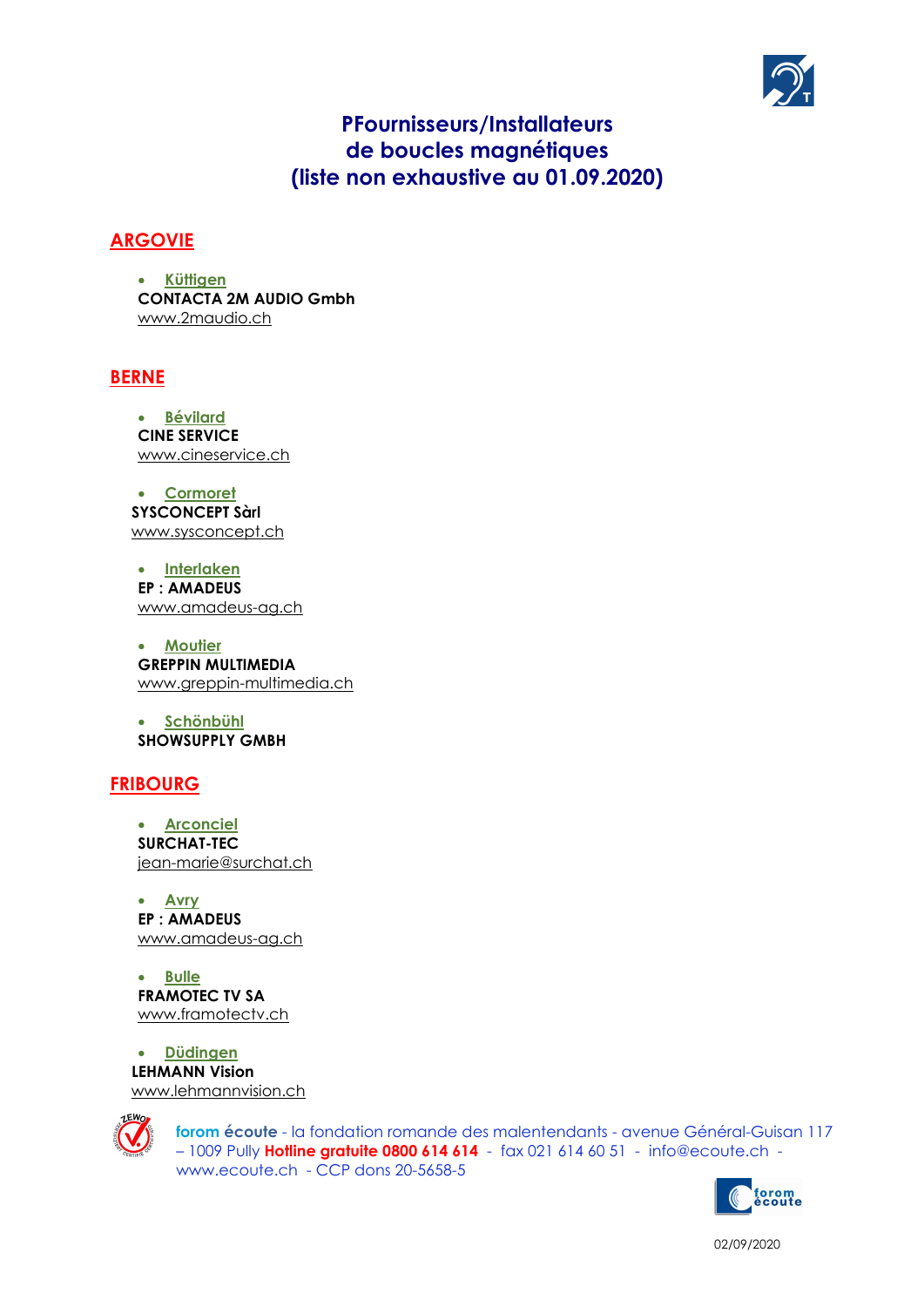

 Ependes SAS SWISS AUDIO SOLUTIONS SA www.sas-swiss-audio-solutions.ch

 Givisiez CONSTEL SA www.constel.ch

 La Folliaz SURCHAT-GENOUD SA www.surchat-genoud.ch

# GENÈVE

• Carouge ACR Fuchs & Hanimann www.acrpro.ch

 Genève LEMANVISIO SA www.lemanvisio.ch

## **JURA**

 Courrendlin EXPERT WIDMER www.expertwidmer.ch

• Delémont IVIMEDIA SA www.ivimedia.ch

 Lajoux MAMSO www.mamso.ch

• Porrentruy TELEZAP M. PAPE Alain telezap@bluewin.ch

#### **NEUCHATEL**

 Boudevilliers SYSCONCEPT Sàrl www.sysconcept.ch

 Cortaillod EBERHARD SCENES www.buehnenbau.ch



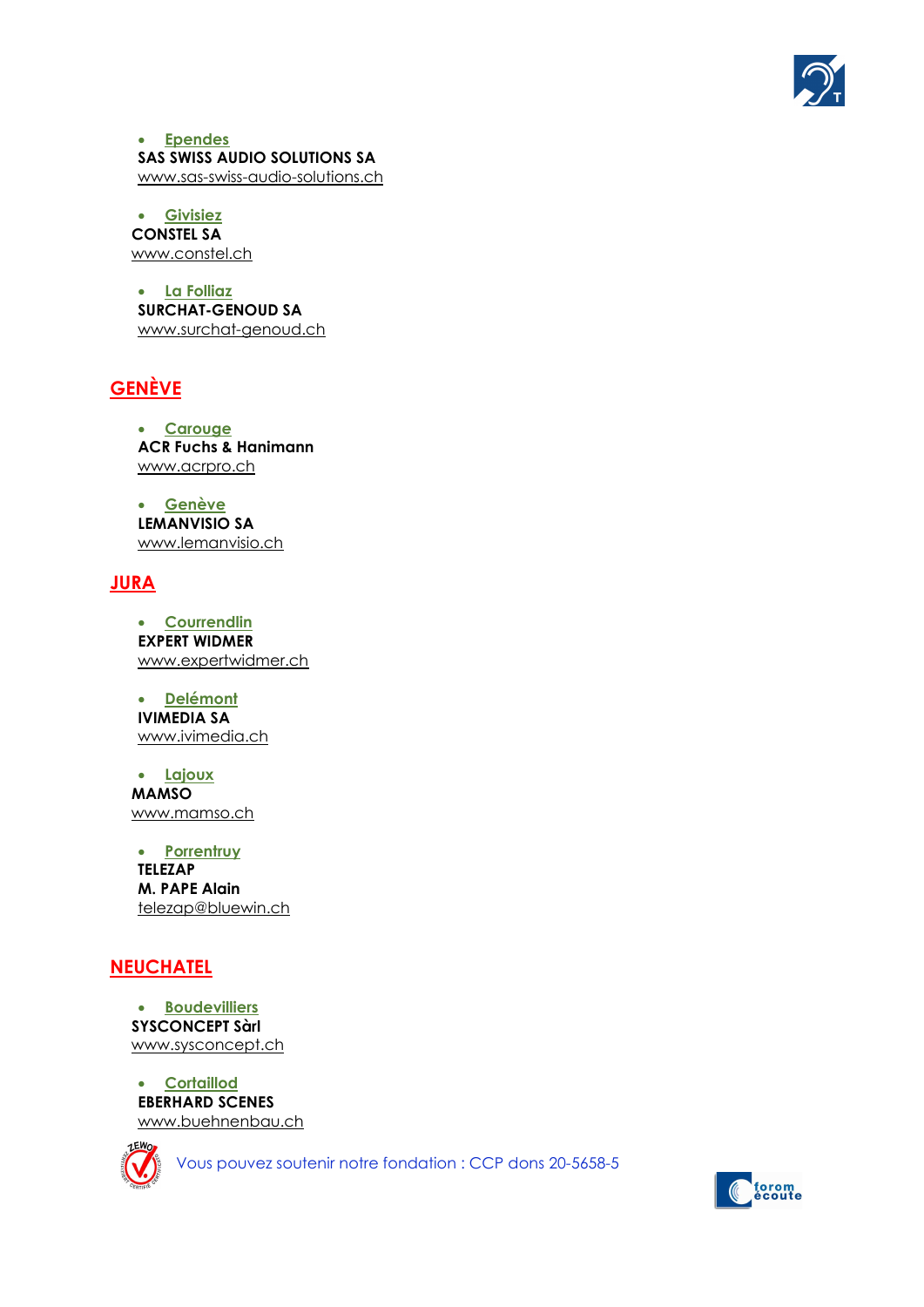

 La Chaux-de-Fonds AUBRY TELECOM SA www.aubrytel.ch

 Monsieur SCHMOCKER Pascal Schmocki1@bluemail.ch

## SAINT-GALL

 Oberbüren G+M elektronik AG www.gm-elektronik.swiss

#### VALAIS

• Monthey EXPERT MULTIMEDIA SA www.expertmultimedia.ch

HM CONSULTING www.hmconsulting.ch

 Orsières NET'AUDIO SA www.netaudiosa.ch

• Sion ING & TECH Ingénieurs conseils SA www.mon-electricien.ch

 SIONIC www.sionic.ch

• Troistorrents TV LOISIR Sàrl www.tv-loisir.ch

# VAUD

 Aigle HM CONSULTING www.hmconsulting.ch

 Aubonne MEGAPHONE INTERNET Sàrl www.megaphone-internet.ch

• Blonay COBEBAT SA M.WILLI Thomas th-willi@bluewin.ch



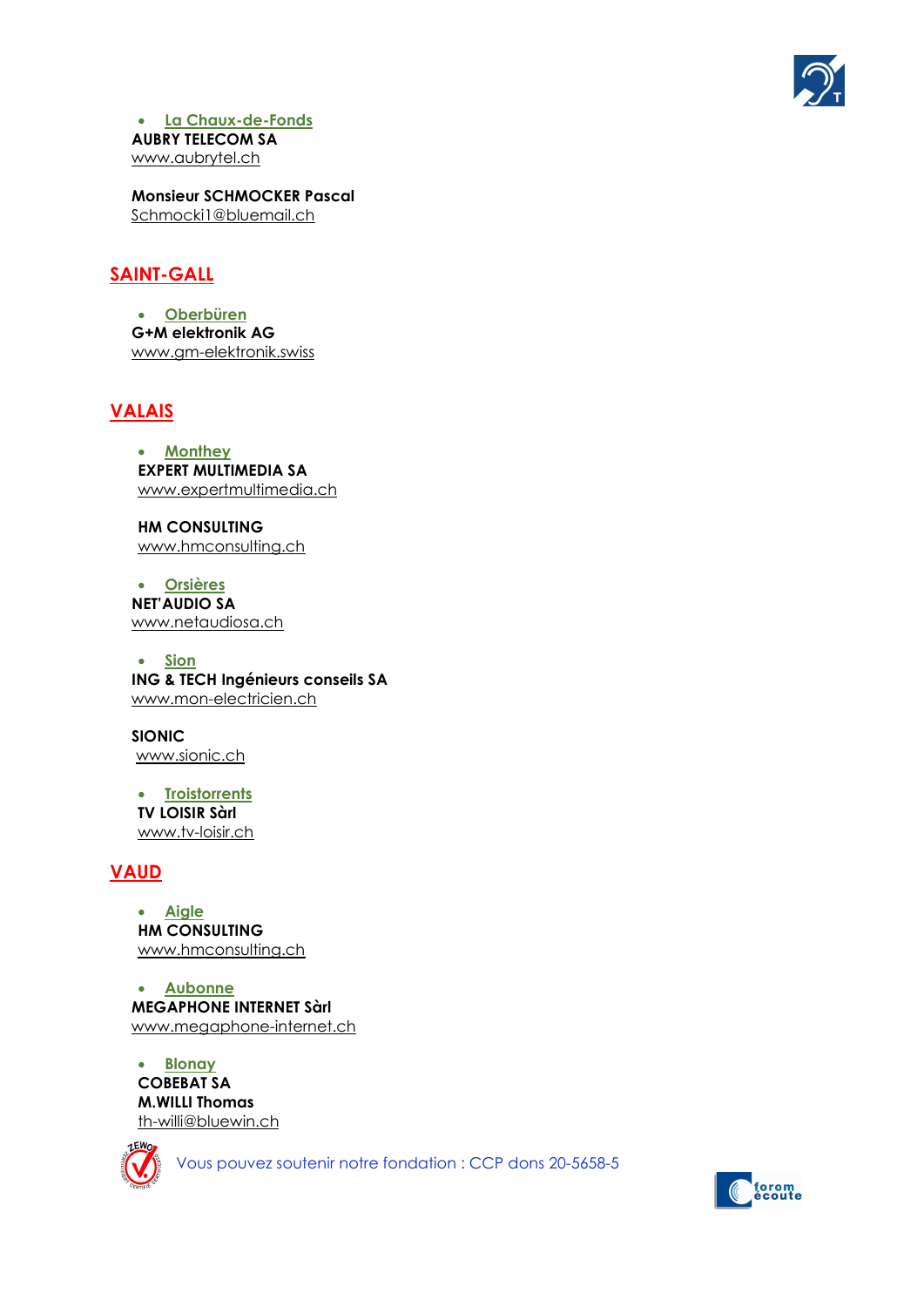

• **Bussigny** HYPERSON SA www.hyperson.ch

 SAT TV SERVICES SA www.sattvservices.ch

 Chavornay SONOMIX www.sonomix.ch

• Lonay DEFI TECHNIQUE SA www.defitechnique.com

 Gland LEMANVISIO SA www.lemanvisio.ch

 Lausanne BACKSOUND SA www.backsound.ch

 Les Cullayes MEDIASON Monsieur LUTHY Pierre-André Tél.: 021 / 903 38 38

• Montreux EP : AMADEUS www.amadeus-ag.ch

 Payerne EEF CONNECT SA www.groupe-e.ch

• Prilly MEGASOUND SONORISATION www.megasound.ch

 Puidoux ELECTRO-ACOUSTIQUE-SYSTEME www.studiolacigale.ch

 Renens MEDIALUX Monsieur COTTURE Julien info@medialux.ch

 Saint-Cierges CINE CONTROLE M.ARBENZ Pascal cinecontrole@yahoo.com